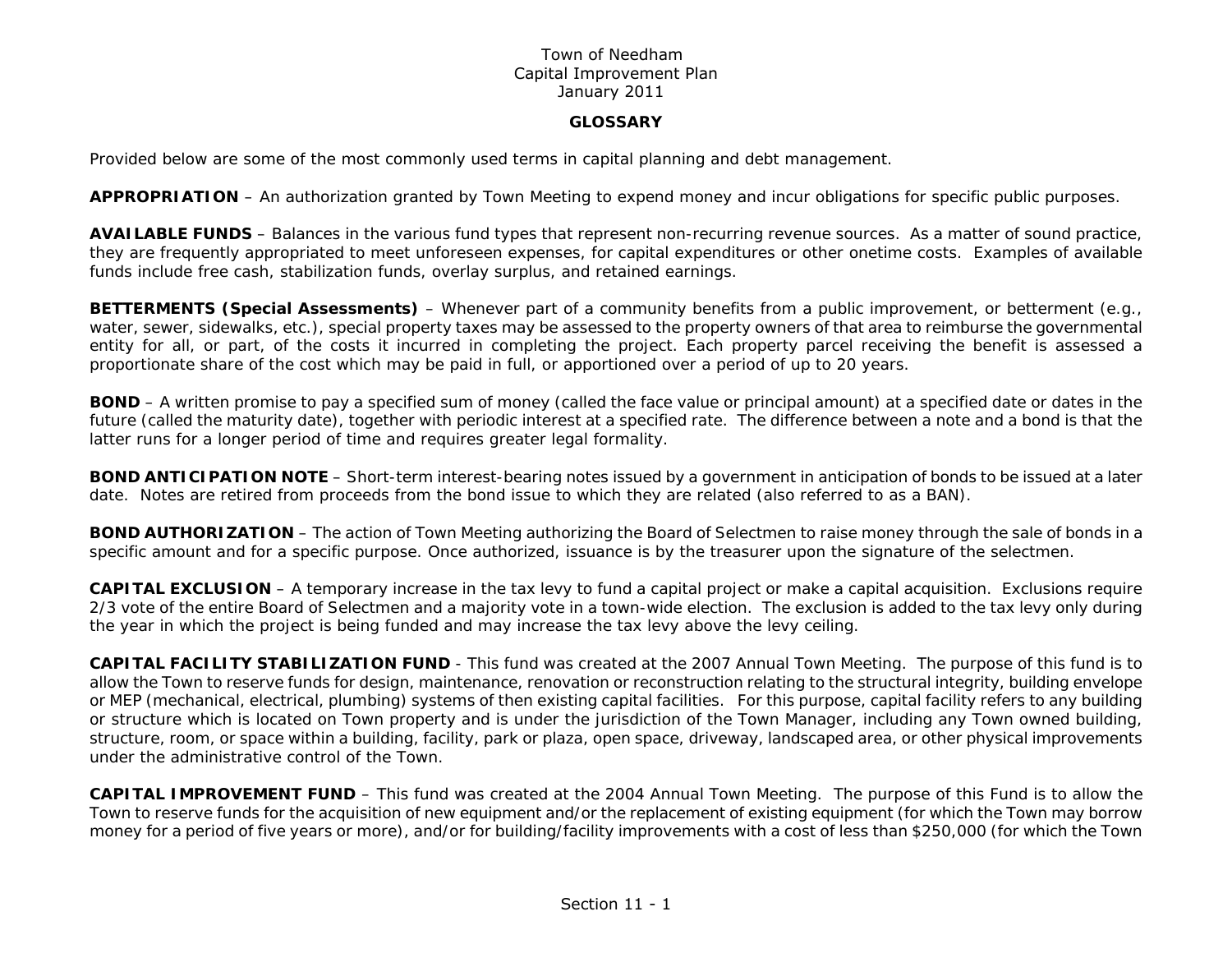may borrow money for a period of five years of more). Only general fund capital that has been recommended in the Capital Improvement Plan (CIP) is eligible for funding in this manner.

**CAPITAL IMPROVEMENT PLAN (CIP)** – A financial planning and management tool that identifies public facility and equipment requirements and schedules them for funding and implementation.

**CAPITAL PROJECT** – Major, non-recurring expenditure involving one or more of the following: acquisition of land for a public purpose; construction of or addition to a facility such as a public building, water or sewer lines, play field, etc.; rehabilitation or repair of a building, facility, or equipment, provided the cost is \$25,000 or more and the improvement will have a useful life of five years or more; purchase of equipment costing \$25,000 or more, with a useful life of five years or more; and any planning, engineering, or design study related to an individual capital project.

**CHAPTER 90** – Massachusetts General Laws Chapter 90, Section 34 authorizes the Commonwealth to allocate funds to municipalities, through the Transportation Bond Issue, for highway construction, preservation and improvement projects that create or extend the life of capital facilities; routine maintenance operations such as pothole filling and snow and ice removal are not covered. The formula for determining the Chapter 90 level of funding is based on a municipality's miles of public ways, population and level of employment. Municipalities receive Chapter 90 reimbursement only for pre-approved projects.

**COMMUNITY PRESERVATION ACT (CPA)** – Enacted as Massachusetts General Laws Chapter 44B in 2000, CPA permits cities and towns accepting its provisions to establish a restricted fund from which monies can be appropriated only for a) the acquisition, creation and preservation of open space; b) the acquisition, preservation, rehabilitation, and restoration of historic resources; and c) the acquisition, creation and preservation of land for recreational use; d) the creation, preservation and support of community housing; and e) the rehabilitation and restoration of open space, land for recreational use and community housing that is acquired or created using monies from the fund. The local program is funded by a local surcharge up to 3 percent on real property tax bills and funds from the state generated from registry of deeds fees. The voters of Needham approved a 2 percent surcharge effective July 1, 2005.

**COMMUNITY PRESERVATION FUND** - A special revenue fund established pursuant to Massachusetts General Laws Chapter 44B to receive all monies collected to support a community preservation program, including but not limited to, tax surcharge receipts, proceeds from borrowings, funds received from the Commonwealth, and proceeds from the sale of certain real estate.

**CONSERVATION FUND** – The Town may appropriate money to a conservation fund. This money may be expended by the Conservation Commission for lawful conservation purposes as described in Massachusetts General Laws Chapter 40 Section 8C. The money may also be expended by the Conservation Commission for damages arising from an eminent domain taking provided that the taking was approved by two-thirds vote of Town Meeting.

**CONTINGENT APPROPRIATION** – An appropriation that authorizes spending for a particular purpose only if subsequently approved in a voter referendum. Under Massachusetts General Laws Chapter 59 Section 21C (m), towns may make appropriations from the tax levy, available funds or borrowing, contingent upon the subsequent passage of a Proposition 2½ override or exclusion question for the same purpose. If initially approved at an annual Town Meeting, voter approval of the contingent appropriation must occur by certain date after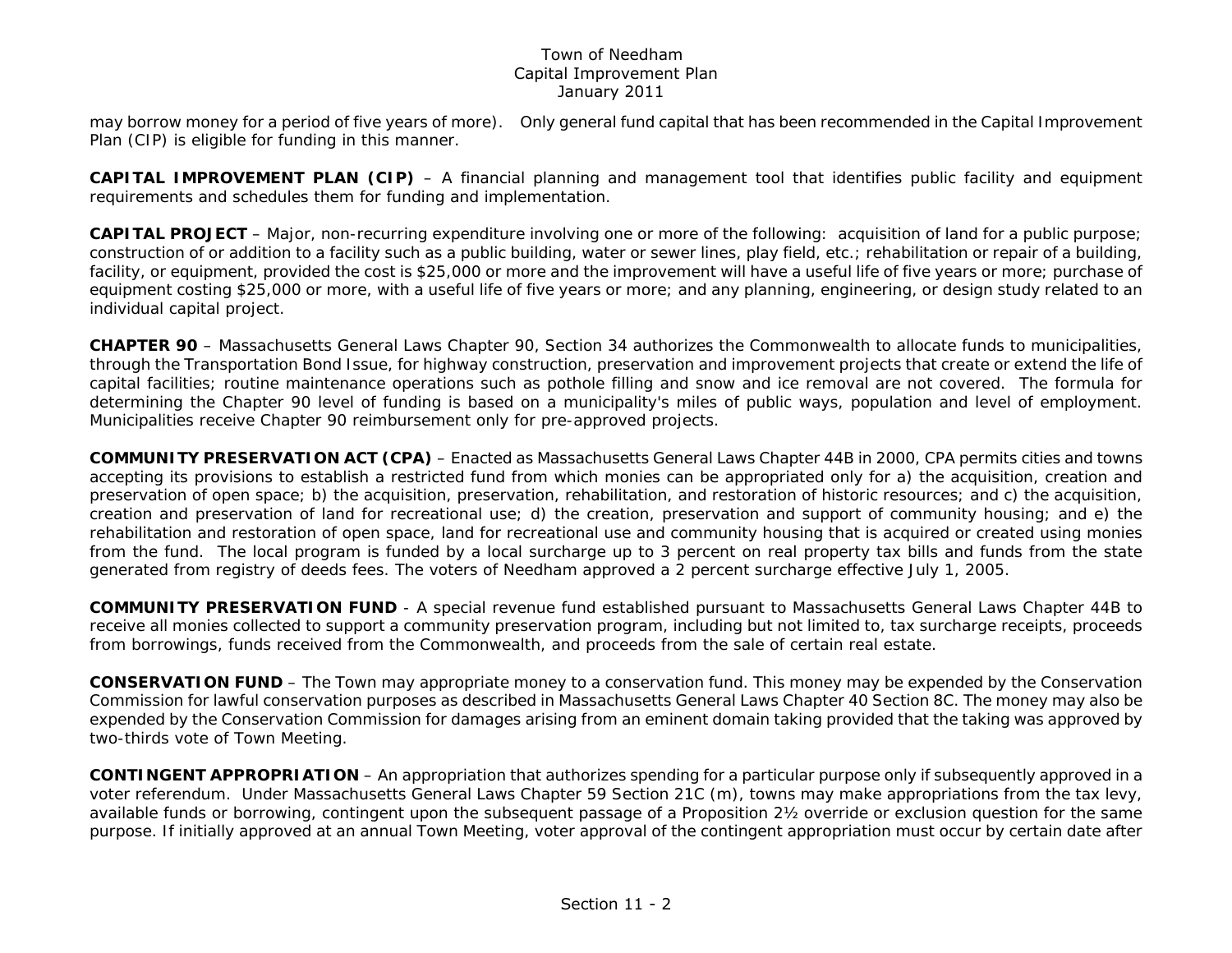the Town Meeting dissolves. The question may be placed before the voters at more than one election, but if not approved by the applicable deadline, the appropriation is null and void.

**DEBT EXCLUSION** – A *temporary* increase in the Town's levy limit (and possibly the levy ceiling) to exclude the payment of debt from the limits of Proposition 2½. The debt service is added to the levy limit for the life of the debt only. To place a debt exclusion question on the ballot requires a 2/3 vote of the entire Board of Selectmen. The debt exclusion question requires a majority vote by voters for passage.

**DEBT EXCLUSION OFFSET** – Other funds that are used to reduce the amount of the debt paid by the tax levy. An example is a bond premium which is the difference between the market price of a bond and its face value. A premium will occur when the bond's stated interest rate is set higher than the true interest cost (the market rate). Additions to the levy limit for debt exclusion are restricted to the true interest cost incurred to finance the excluded project. Premiums received at the time of sale must be offset against the stated interest cost in computing the debt exclusion. If receipt of the premium and the payment of interest at maturity of an excluded debt occur in different fiscal years, reservation of the premium for future year's debt service is required at the end of the fiscal year when the premium was received.

**DEBT LIMIT** – The maximum amount of gross or net debt that is legally permitted under State Law.

**DEBT POLICY** – Part of an overall capital financing policy that provides evidence of a commitment to meet infrastructure needs through a planned program of future financing. The Town of Needham has debt policies that have been developed in consultation with the Finance Committee and reviewed and approved by the Board of Selectmen.

**DEBT SERVICE** – The amount paid annually to cover the cost of both principal and interest on a debt issuance until its retirement.

**ENTERPRISE FUND** – A municipal fund established for the operation of a municipal utility, health care, recreational, or transportation facility whereby the operations are fully funded by the fees associated with that enterprise rather than by the tax levy. The "surplus" or retained earnings generated by the operation of the enterprise remain with the fund to offset future capital improvements, extraordinary maintenance expenses, or to reduce future fees and charges of the fund.

**FIXED ASSETS** – Assets of a long-term character, which are intended to continue to be held or used, such as land, building, and improvements other than buildings, machinery, and equipment.

**FULL FAITH AND CREDIT** – A pledge of the general taxing power for the payment of debt obligations. Bonds carrying such pledges are referred to as general obligation bonds or full faith and credit bonds.

**GENERAL OBLIGATION BONDS** – Bonds for the payment of which the full faith and credit of the issuing government are pledged.

**INFRASTRUCTURE** – The underlying foundation or basic framework of an organization or system, e.g., roads, bridges, buildings, land, and natural resources.